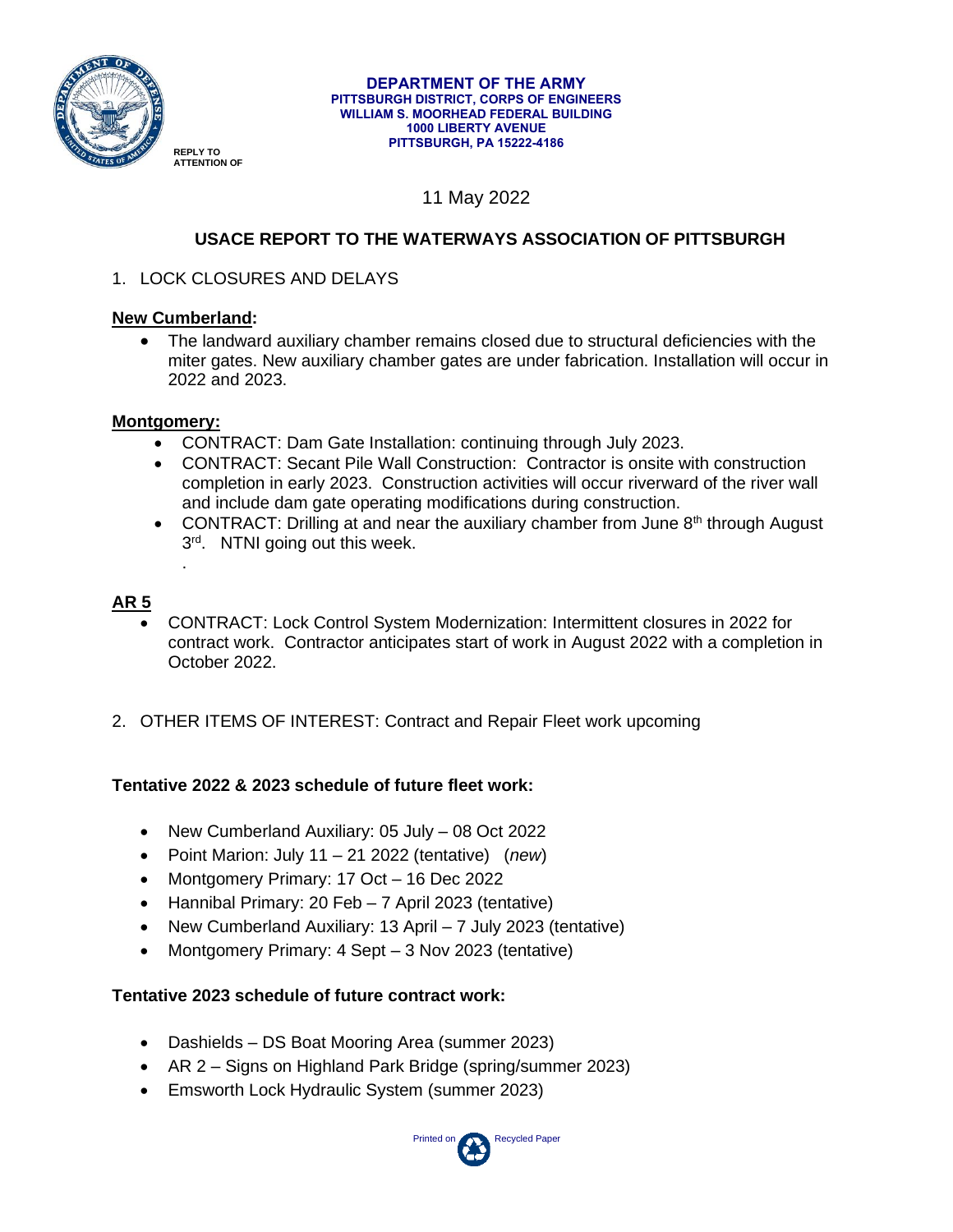• Pike Island Lock Hydraulic System (summer 2023)

#### **Additional Information:**

The District will be scheduling a presentation and review of tentative plans for breaching of the dam at Elizabeth to solicit feedback and refine the plans moving forward. The intention is to provide awareness of current planning efforts and solicit feedback on navigation during removal.

The District is finalizing the construction contract specifications. Beth Schneller will coordinate the review of the contract language associated with lock closures/restrictions language in the contracts with WAP in the next month.

| <b>Month</b> | <b>Dates</b> | Location         | <b>Chambers</b> |
|--------------|--------------|------------------|-----------------|
| May          | $2 - 6$      | Emsworth         | <b>Both</b>     |
|              | 16-18        | <b>Dashields</b> | Main            |
| June         | $6-8$        | Montgomery       | Main            |
|              | $20 - 22$    | New Cumberland   | Main            |
| July         | $5 - 7$      | Pike Island      | Main            |
|              | 18-20        | Hannibal         | Main            |
| August       | $1-5, 8-12$  | <b>Braddock</b>  | Aux             |
|              | $22 - 26$    | Lock 4 Allegheny | Main            |
|              | 12-16, 19-   |                  |                 |
|              | 23           | <b>Dashields</b> | Main            |
| September    |              |                  |                 |
|              |              |                  |                 |

## **Tentative Dive Schedule for FY 22**

#### **PITTSBURGH DISTRICT LOCKS & DAMS CONTACT INFORMATION**

John Dilla, Chief, Locks and Dams Branch Office phone: 412 395-7651 Cell phone: 412 337-9587 Email: [john.p.dilla@usace.army.mil](file://///COE-LRPNV002PIT.LRP.DS.USACE.ARMY.Mil/SecureShare$/OP/OP-L/Waterways%20Association%20of%20Pgh/Reports/CY%2018/john.p.dilla@usace.army.mil)